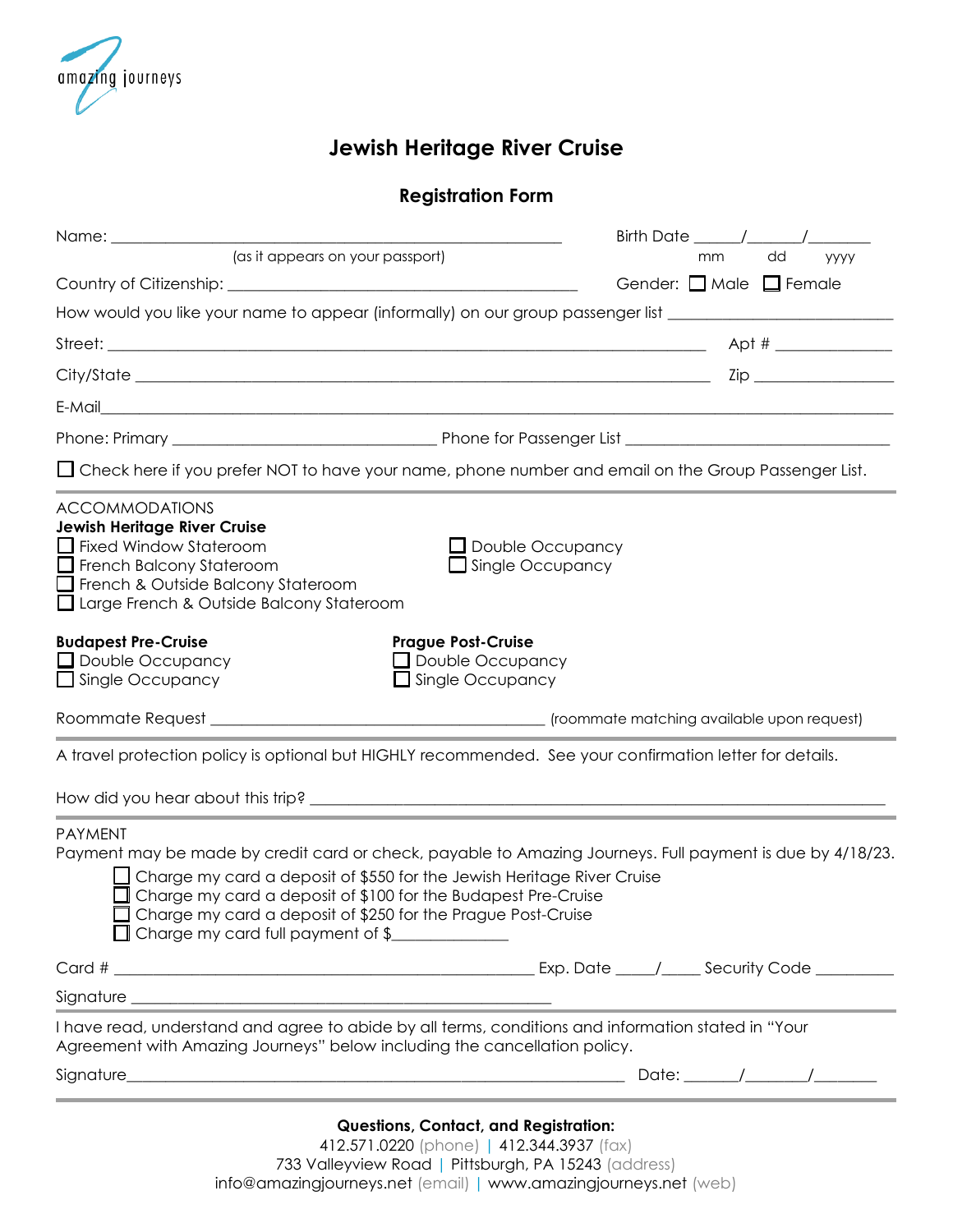## **YOUR AGREEMENT WITH AMAZING JOURNEYS, LLC**

journeys

By providing payment, you agree to the terms and conditions of this Agreement. The terms and conditions of this agreement cannot be changed.

**Cancellation Policy for Cruise, Pre- and Post-Cruise Packages:** Once booked and prior to February 22, 2023, there is a \$275 penalty for cancellation. From February 23 – April 20, 2023, the cancellation penalty is the amount of the deposit for the river cruise including pre-and post-cruise packages. From April 21 – May 31, 2023, the cancellation penalty is 50% of the total cost of the river cruise including pre-and post-cruise packages. From June 1-21, 2023, the cancellation penalty is 60% of the total cost of the river cruise including pre- and post-cruise packages. Cancellations made on June 22, 2023 or after and "noshows" will receive no refund. There is no refund in the event of interruption or cancellation by the passenger after the start of the trip.

**Travel Protection:** A travel protection policy is highly recommended. Information will be sent with cruise confirmation.

**Passport & Visa Requirements:** All passengers must present a valid passport (valid for six months beyond the last date of travel) to board the vessel. At present time, no visas are required on this itinerary for citizens from the US, Canada, UK and EU. If travelers are from countries outside of those mentioned, it is up to the travelers to research and know if visas are required before embarking on this tour. Please be aware that many countries are considering a visa requirement for entrance. Should this be the case, you would be responsible for applying and paying for your visa.

**Port Taxes, Government Fees & Gratuities:** To make your journey as hassle-free as possible, Amazing Journeys has included port taxes and government fees in the rate and are subject to change. Gratuities for the ship's crew including waitstaff, bar servers and cabin attendants have been included. Gratuities for all shore excursion guides and drivers have additionally been included. Tips for baggage handlers at hotels have been included. Tips for in-room hotel housekeeping in Budapest and Prague are not included and we leave this up to your discretion.

**Air & Transfers:** Airfare has not been included in the tour rates. Fly into Budapest (BUD) for the Pre-Cruise or River Cruise. Fly out of Munich (MUC) at the end of the River Cruise or out of Prague (PRG) at the end of the Post-Cruise. Transfers to and from the ship are available at an additional cost. Information will be sent as we move closer to the sailing date.

**Dining:** This ship has an open seating policy in their dining room. One dinner in the The Chef's Table specialty restaurant is included. There are three additional special dinners including Welcome Dinner, Captain's Farewell Dinner and La Chaine des Rotisseurs Dinner, a special society designation given to a very select number of restaurants worldwide, and our ship is part of this society. Breakfast and lunch are served buffet style and include regional specialties. Select wine, beer and soft drinks are included with each meal.

**Activity Level:** On a scale of 1-5, with 5 being the most challenging, this tour is rated at a level 2. This means you should feel confident walking at least 30–45 minutes at a time over a variety of terrains from cobblestone streets to easy straight-aways to a few hills or flights of stairs. You're comfortable walking a few city blocks at a time, but also enjoy time to relax.

**Fuel Surcharge:** Should oil costs go above \$65 a barrel and our tour operators adjust the rate of the cruise or tours cost accordingly, we reserve the right to adjust the cost of the cruise / tour.

**Exchange Rate:** In the case of currency fluctuations of great than 3%, we reserve the right to adjust our pricing according in order that we may be able to operate the cruise and tours effectively.

Payments: We cannot be responsible for cancelled reservations due to declined credit or debit cards. We accept all major credit cards, personal checks 15 days or more prior to the travel date, cashier's checks, and money orders (checks, cashier's checks and money orders payable in US Dollars).

**Travel Documents: Thoroughly review the itinerary and tickets in their entirety**. Verify all passenger accommodations, ascertain that all names are correct, and match the documentation that you will be using for identification. Many travel suppliers require pre-registration forms completed online or via fax. These forms must be completed prior to the trip; it is your responsibility to make certain this has been done prior to your vacation. Suppliers may charge a substantial fee plus applicable fare increases for changes made after the tickets or documents are issued.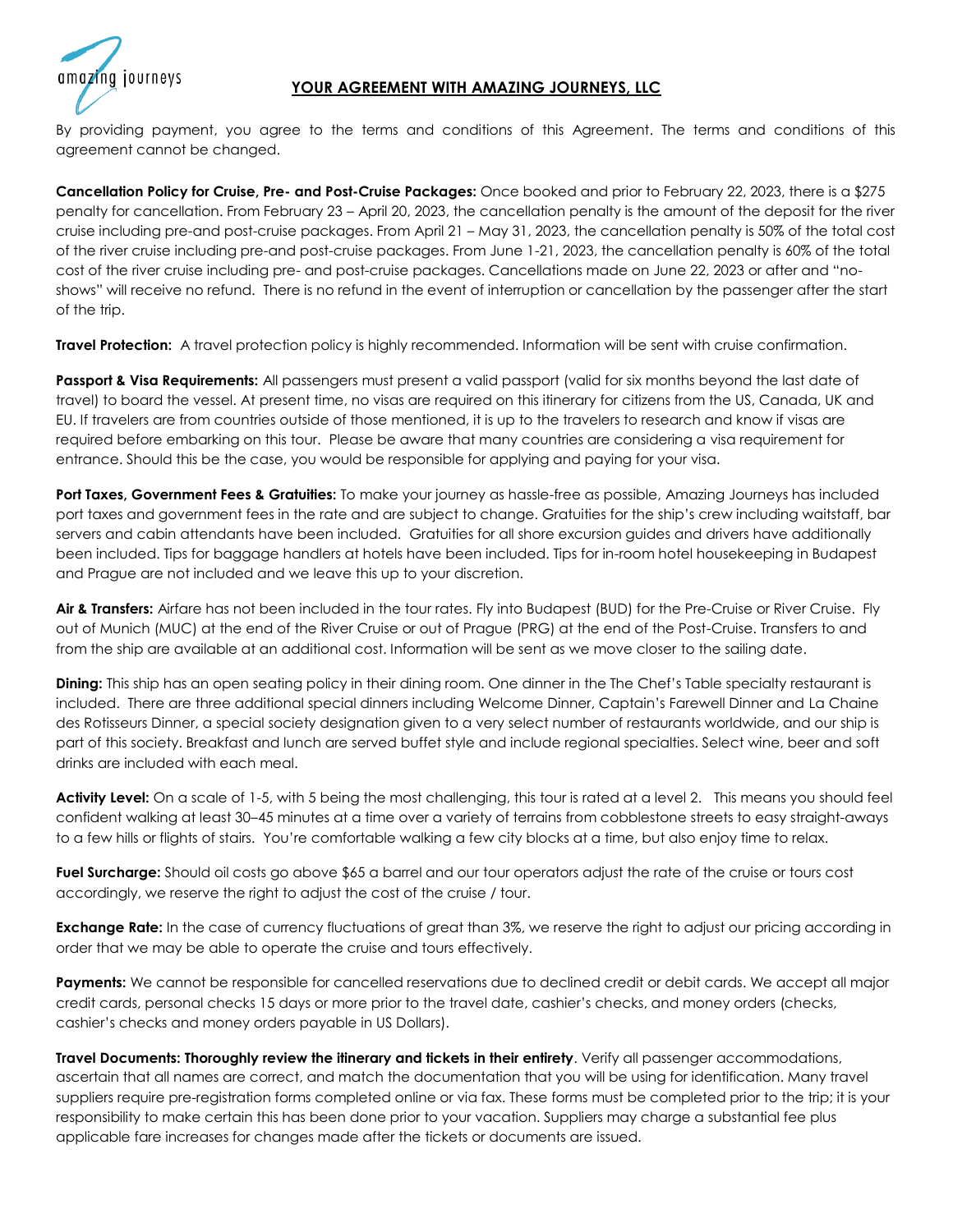azing journeys

**Responsibility:** Amazing Journeys and any sponsoring organization act only in the capacity of agents for the suppliers of the travel services named in your itinerary or otherwise providing service in connection with this trip ("the Suppliers"), including cruise lines, airlines, hotels, sightseeing tour operators, bus lines, shore excursion companies, and providers of entertainment.

We assume no responsibility for any personal injury, illness, death, property damage, or other loss, accident, delay, inconvenience, or irregularity which may be occasioned either by reason (1) any act or omission of any of the Suppliers (2) any matter beyond our exclusive control including but not limited to a delay or cancellation of a flight that causes the participant to miss any portion of the trip. We do not guarantee any prices or the quality of any services. We have no special knowledge regarding the financial condition of the Suppliers, unsafe conditions, health hazards such as diseases, epidemics or pandemics, weather hazards, or climate extremes at locations to which you may travel. For information concerning possible dangers at destinations, we recommend contacting the Travel Warnings Section of the U.S. State Department at (202) 647-5225 or [www.travel.state.gov](http://www.travel.state.gov/) and click on "Travel Warnings." For medical information, we recommend contacting the Centers for Disease Control at (877) FYI-TRIP or [www.cdc.gov/travel.](http://www.cdc.gov/travel) **You assume full and complete responsibility for checking and verifying all passport and visa requirements of the destinations, as well as the conditions regarding health, safety, security, political stability, and labor or civil unrest at such destinations.**

**COVID Precautions & Testing:** Until further notice, we require you to be fully vaccinated against Covid-19. Boosters are recommended to keep you healthy and safe while traveling but at this time, not required. Please note that many countries are adding boosters as a requirement for entry. We do not test for COVID-19 or any other diseases. It is up to each traveler to be aware of any requirements or changes to state and country mandates and airline requirements as they are changing often. Depending upon the situation at the time of this trip and the destination, some components may be modified and boosters or masks may be required as determined by the CDC or the countries we are visiting. We will be advising at a time closer to the time of travel if any documentation is necessary in order to enter any countries on this itinerary or to return back to your home country. Requirements are changing often and it is too early to gauge what, if any will be at the time of travel. You acknowledge and understand that: (a) you are fully aware of the current global COVID-19 virus outbreak, the current travel restrictions, and the inherent risks involved if choosing to travel; (b) it is your responsibility to check the latest travel information regarding this virus outbreak; (c) you should have travel insurance for all medical needs and trip cancellation, but that most policies have a specific clause stating they do not cover epidemics and pandemics, especially when travel warnings are in place; (d) you have adequate financial resources in case medical care is needed relating to COVID-19; (e) you understand the inherent and potential health risks of travel during this time and that in some areas of the world, medical attention may be days away; (f) additional screening procedures and restrictions may take place at airports and in public areas; (g) immigration and quarantine restrictions may be put in place before or during your travels, and you will check with your destination country's immigration department to confirm you'll be permitted to enter the country; and (h) it is your personal decision to travel, and you are doing so with full knowledge of current travel recommendations and travel restrictions with regards to COVID-19 and take full responsibility for your actions. YOU HEREBY EXPRESSLY ASSUME ALL OF THE RISKS AND DANGERS COVERED IN THIS PARAGRAPH, AND YOU HEREBY EXPRESSLY AGREE TO FOREVER RELEASE, DISCHARGE AND HOLD US, AND OUR AGENTS, EMPLOYEES, OFFICERS, DIRECTORS, ASSOCIATES, AFFILIATED COMPANIES, GUIDES, GROUP LEADERS, AND SUBCONTRACTORS HARMLESS AGAINST ANY AND ALL LIABILITY, ACTIONS, CAUSES OF ACTIONS, SUITS, CLAIMS, AND DEMANDS OF ANY AND EVERY KIND AND NATURE WHATSOEVER WHICH YOU NOW HAVE OR WHICH MAY HEREAFTER ARISE OUT OF OR IN CONNECTION WITH THESE RISKS AND DANGERS.

**Changes:** We reserve the right to change the itinerary of the trip, delete and/or substitute cities to be visited, change the class of service and the mode of transportation, all without prior notice, to the extent that such services and accommodations offered cannot be supplied due to delays, unsuitability, mechanical problems, weather, change of ownership or other causes beyond our exclusive control. Any additional costs will be borne by you. We further reserve the right to withdraw the trip prior to the date of departure.

**Exclusive Forum and Miscellaneous**: Any dispute arising out of or in connection with this agreement shall be determined solely by the courts in Pittsburgh, Pennsylvania, and you hereby consent to the jurisdiction of said courts. You agree to present any claims against us within 30 days after the tour ends and to file any suit within one year of the incident, and you acknowledge that this expressly limits the applicable statute of limitations to one year. You will be liable for our attorney costs if you are unsuccessful in any legal action against us. You agree to grant us (and third parties with whom we may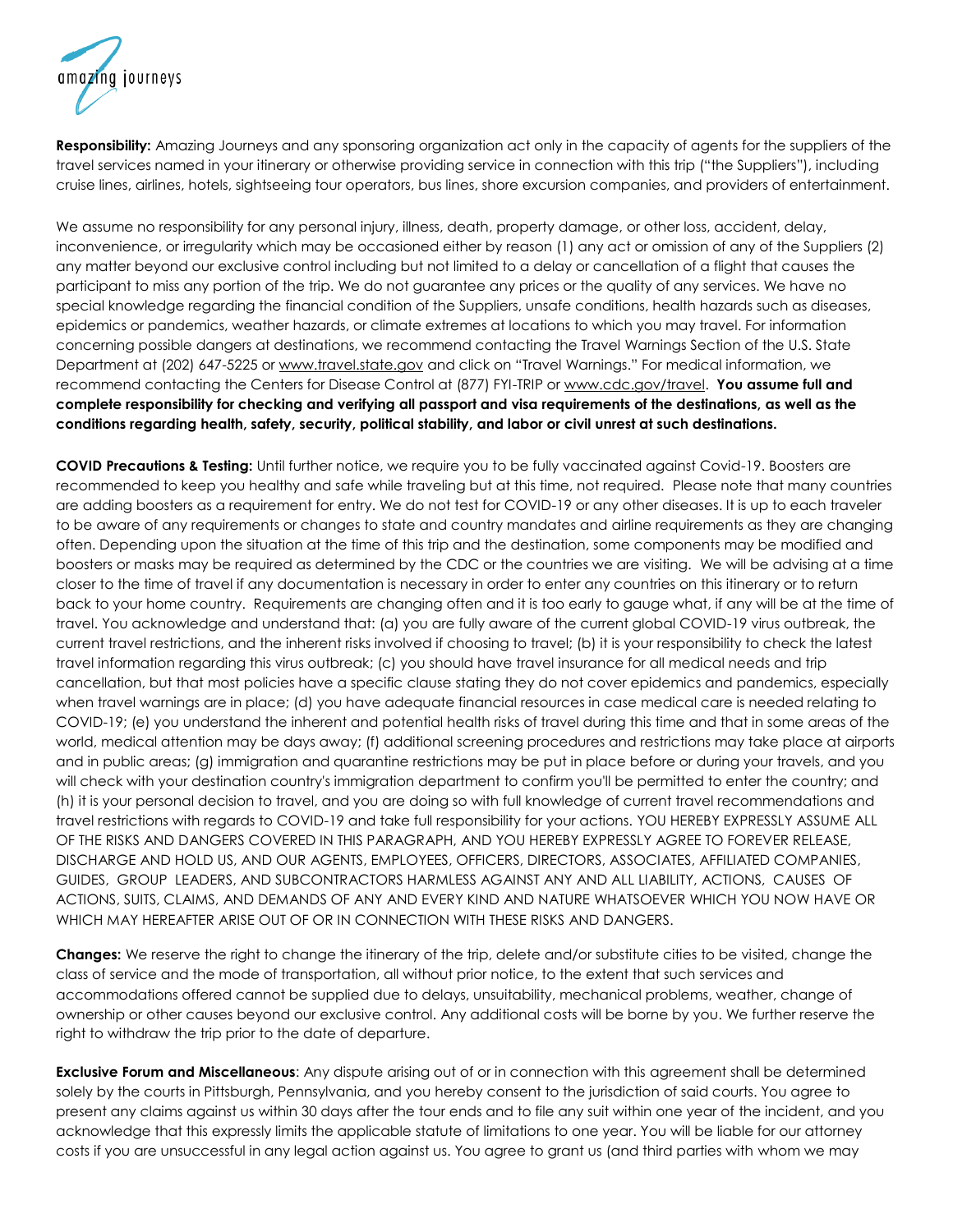amazina iournevs

engage in joint marketing) a worldwide, royalty-free, fully paid up license to use your photographic, video, or digital likeness solely for our promotional and/or commercial purposes.

**Behavior:** You are responsible for respecting the authority and following the directions of the tour guide and your Amazing Journeys hosts. We may exclude you from participating in all or any part of the tour if, in our sole discretion, your condition or behavior renders you unfit for the tour or unfit for continuation once the tour has begun (unfitness may include, without limitation, any behavior that, regardless of its cause, is inappropriate or offensive or interferes with the delivery of tour services, or may constitute a hazard or embarrassment; in such case, our liability shall be strictly limited to a refund of the recoverable cost of any unused portion of the tour. Should you decide not to participate in certain parts of the tour, no refunds will be made for those unused parts of the tour. You must be 21 years of age or older to participate in the tour. You agree to indemnify and hold us harmless from and against any costs, damages, losses, or liabilities arising out of your actions or omissions.

**Insurance and Credit Card Protection:** For your protection, we strongly recommend that you purchase trip insurance. No employee of Amazing Journeys is authorized to vary or amend the insurance policy's terms.

**Cancellation by You:** We must receive your cancellation in writing. We will notate your cancellation date as the day we receive a written document in which you make this request. You may notify us by letter, fax, or email. Please note that your decision not to travel due to State Department advisories or fear of travel will constitute cancellation by you. No refund or credit will be given for any unused features or early departures for any reason.

**Cancellation by Us:** We may cancel any tour at any time before departure for any reason without limitation. We may cancel if we deem the number of passengers signed up for a given tour to be insufficient to operate the tour. We will make commercially reasonable efforts to keep the itinerary as it has been published; however, the final itinerary may vary due to third parties' schedules, availability, and other factors beyond our control. We may in our sole discretion substitute services or goods of similar quality for any service or good stated in the itinerary. If a tour is cancelled, we will use reasonable commercial efforts to obtain refunds from the suppliers. Our liability is limited to any refunds so obtained, and we will not be liable for any other costs, damages, or refunds of any kind for any loss, delay, inconvenience, disappointment, or expense whatsoever in such circumstances. Failure to provide final payment will result in cancellation of your reservation, forfeiting any payments as per cancellation policy above.

**Erroneous Pricing Notice:** Amazing Journeys reserves the right not to honor any published prices that it determines were erroneous due to printing, electronic or clerical error.

**Disabilities:** You certify that you do not have any condition or disability that would create a hazard for you or other guests participating in the tour, and that you understand that health care standards, facilities, and services abroad may be different or even inadequate for treating certain health conditions. You agree to inform us at the time you tender your first payment (or at such later time when you become aware of such a condition) of any existing physical or mental illness, disability, pregnancy or any other condition for which you may require medical attention or special accommodation during the tour. We make no guarantee to be able to accommodate you for such condition during the tour, and we make no representations or warranties regarding special accommodations or handicap accessibility on the tour.

**Smoking**: Smoking is not permitted where roommate matches have been arranged.

**Information on Website**: All words and images on this website are copyright by Amazing Journeys, LLC. Plagiarizers and copiers will be prosecuted. You agree not to use or authorize the use of this information for any purpose other than personal use, and not to engage or authorize anyone to engage in the resale, redistribution, and use of the information on this website for commercial purposes. Third-party links and pointers are included solely for your convenience, and do not constitute any endorsement by us and/or our suppliers. Any software that is on this website including HTML codes and software made available to download from this website ("Software") is our copyrighted work or the copyrighted work of our suppliers or licensors.

**Power of Attorney:** As our client, you hereby appoint the us to be your attorneys-in-fact for the purpose of signing all documents necessary to purchase and issue airline tickets, tours, cruises, and hotel guarantees for late arrival. You authorize any of the attorneys-in-fact to sign credit card authorizations for said purchases whenever any of them receives an Internet